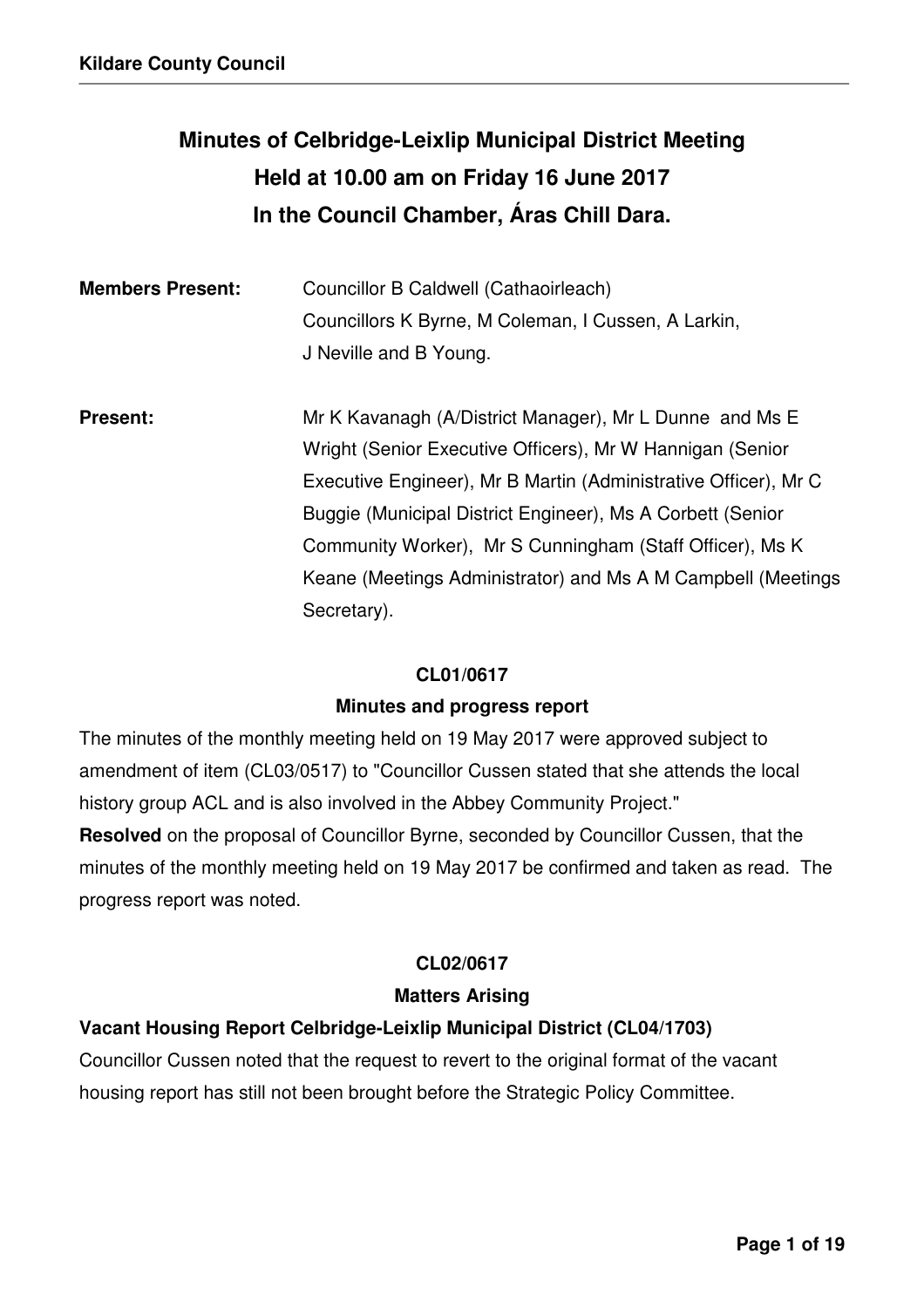#### **Organisation of green waste day for residents in Leixlip and Celbridge (CL24/0517)**

Councillor Cussen stated that this item had not considered at the Strategic Policy Committee (SPC) and said that it should have been organised before the summer. Councillor Neville stated that something should be organised as soon as possible and it should not have to wait until the next SPC meeting.

# **Update/report on current status of Kilmacredock/Barrogstown Group Sewerage Scheme (CL26/0417)**

Councillor Cussen requested that a copy of the report received from Nicholas O'Dwyer Consultants be issued to the members.

### **Taking in charge of Black Avenue, Leixlip (CL22/0417)**

Councillor Young stated that the report did not deal with the taking in charge of Black Avenue and he asked if there was any actual progress on the taking in charge.

### **Entrance to St. Catherines Park (CL14/1603)**

Councillor Young outlined his concern about the proposal to remove the traffic lights stating there was an issue on the avenue with the volume of sludge tankers. He asked that a traffic count be carried out to access the volume of commercial traffic on the avenue. The Municipal District Engineer stated that he would make enquiries and report back to the members.

#### **CL03/0617**

#### **Second river crossing in Celbridge**

In response to Councillor Cussen's request for a discussion on the email that was sent to the members in relation to the future delivery of a second river crossing in Celbridge, the A/District Manager stated that this item would be noted on the Action Plan for the Director of Transport.

#### **CL04/0617**

#### **Update on Municipal District Road Works**

The Municipal District Engineer gave a comprehensive update to the members on the Municipal District road works in the Celbridge-Leixlip Municipal District. The Municipal District Engineer stated that most schemes were currently at design stage adding that works on the extension to the anti-skid surface on Captain's Hill and the repairs to the footpath from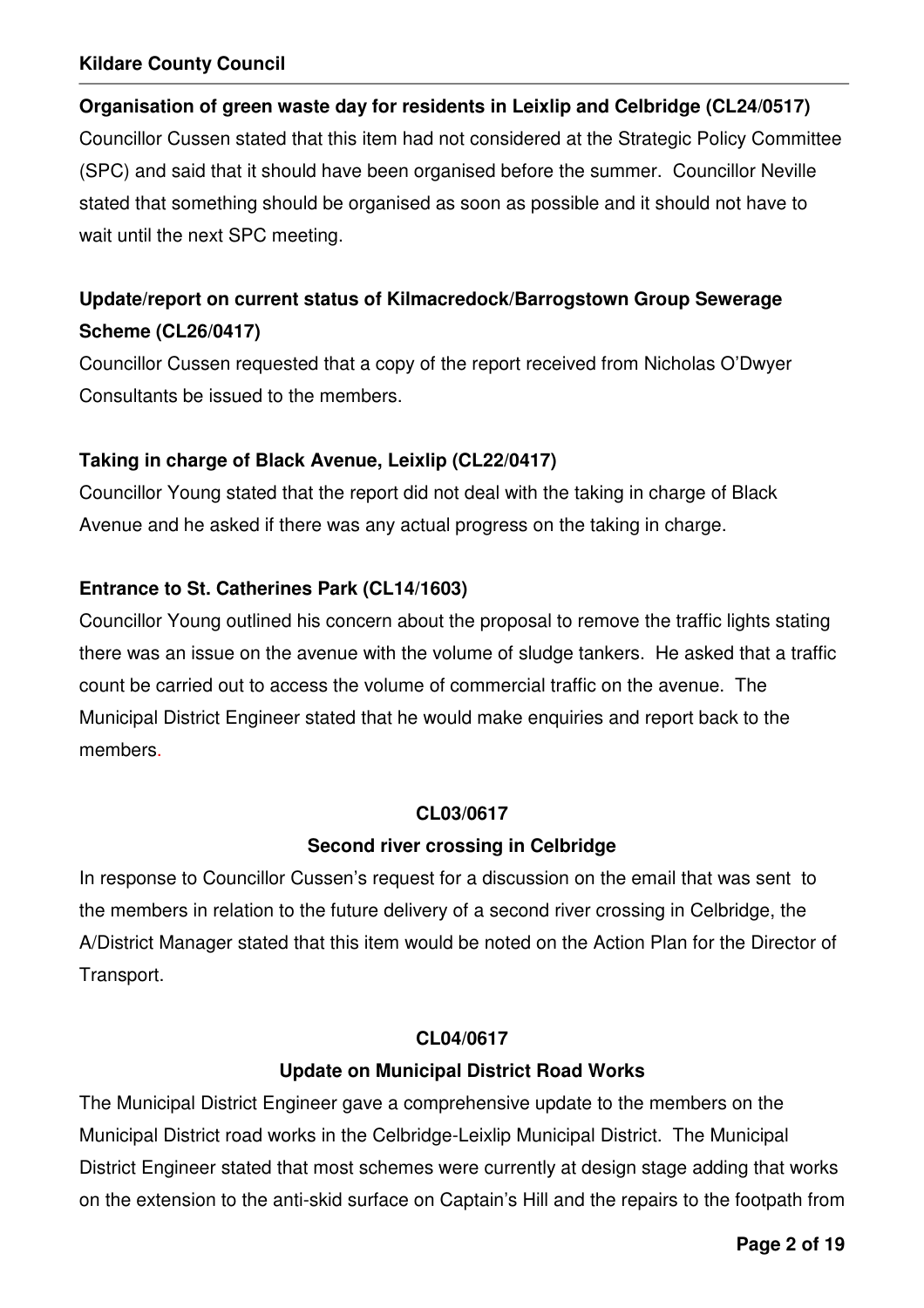Primrose Hill school to the ESB had been completed. The Municipal District Engineer informed the members that works currently being carried out on the footpath from Celbridge GAA to the Tennis Club were nearing completion and repairs to the footpath from the Mill to the pedestrian lights at St. John of Gods would commence the following week. The Municipal District Engineer stated that a contractor had been appointed for the fencing in Crodaun and traffic calming scheme in Loughnamona.

Councillor Coleman thanked the Municipal District Engineer for the work that was carried out on the footpath in Primrose hill, Ardclough Road and asked if the markings for parking in Simmonstown could be looked at. In response, the Municipal District Engineer stated that he accepted that there was an issue there and he would discuss it with the Senior Executive Officer.

The Cathaoirleach thanked the Municipal District Engineer for his report.

#### **CL05/0617**

#### **Date and venue for Annual Meeting**

The members agreed to hold their annual meeting on Friday 21 July 2017 at 10.00 a.m. in the council chamber, Áras Chill Dara, Devoy Park, Co. Kildare.

#### **CL06/0617**

### **Assessment of safety at entrances to St. Raphael's Manor**

The members considered the following motion in the name of Councillor Cussen That the entrances to St Raphael's Manor (Clane Road and Shackleton Road) be assessed for safety in respect of the width of the entrances.

The motion was proposed by Councillor Cussen, seconded by Councillor Neville.

A report was received from the Roads, Transportation and Public Safety Department informing the members that the Municipal District Engineer will carry out an assessment and advise the members at the next meeting.

**Resolved** on the proposal of Councillor Cussen, seconded by Councillor Neville that the report be noted.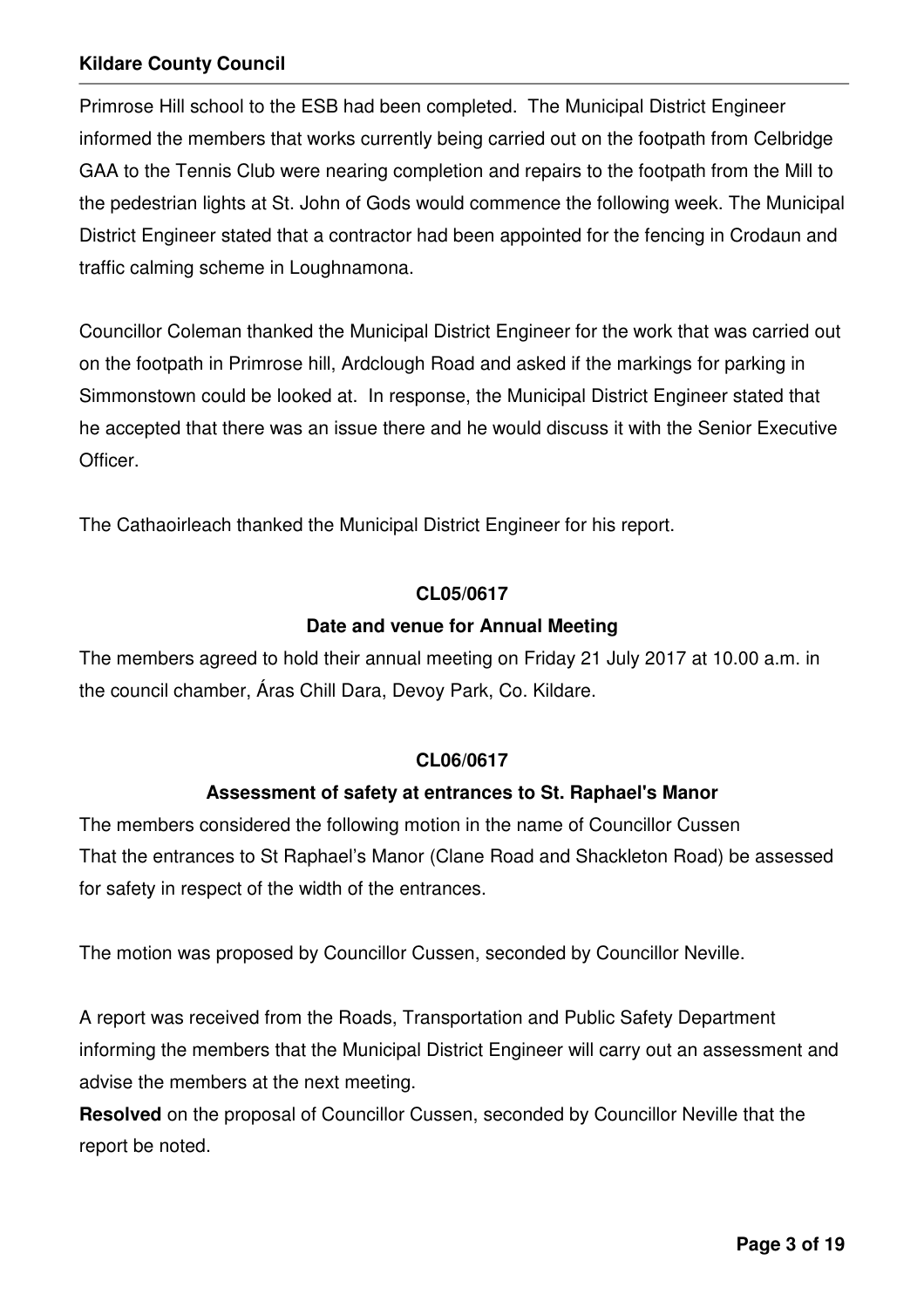#### **CL07/0617**

#### **Request to Aldi to maintain grass verges at their premises**

The members considered the following motion in the name of Councillor Cussen That a letter issue to Aldi on the Maynooth Road Celbridge requesting that they regularly maintain the grass verge at their premises.

The motion was proposed by Councillor Cussen, seconded by Councillor Caldwell.

A report was received from the Roads, Transportation and Public Safety Department informing the members that if the members are in agreement a letter of request will be issued to Aldi.

Councillor Cussen stated that the council has to write to Aldi every year to request that they cut the grass verge at their premises which they inturn do but then they do not carry out regular maintenance on it and have to be requested again the following year, so she requested that the letter should request that Aldi regularly maintain the grass verge. **Resolved** on the proposal of Councillor Cussen, seconded by Councillor Caldwell that the report be noted and that the letter to issue specifically requests that Aldi regularly maintain the grass verge at their premises.

#### **CL08/0617**

**Provision of safe crossing point at entrance to Oaklawn to Castletown Estate** The members considered the following motion in the name of Councillor Caldwell That the council provide a safe crossing point at the entrance of Oaklawn to Castletown Estate.

The motion was proposed by Councillor Caldwell, seconded by Councillor Byrne.

A report was received from the Roads, Transportation and Public Safety Department informing the members that there is no funding in the municipal district budget, however, the members do have Local Property Tax (LPT) funding assigned to this road and could allocate this funding to provide a safe crossing point. The Traffic Management section would need to look at this also.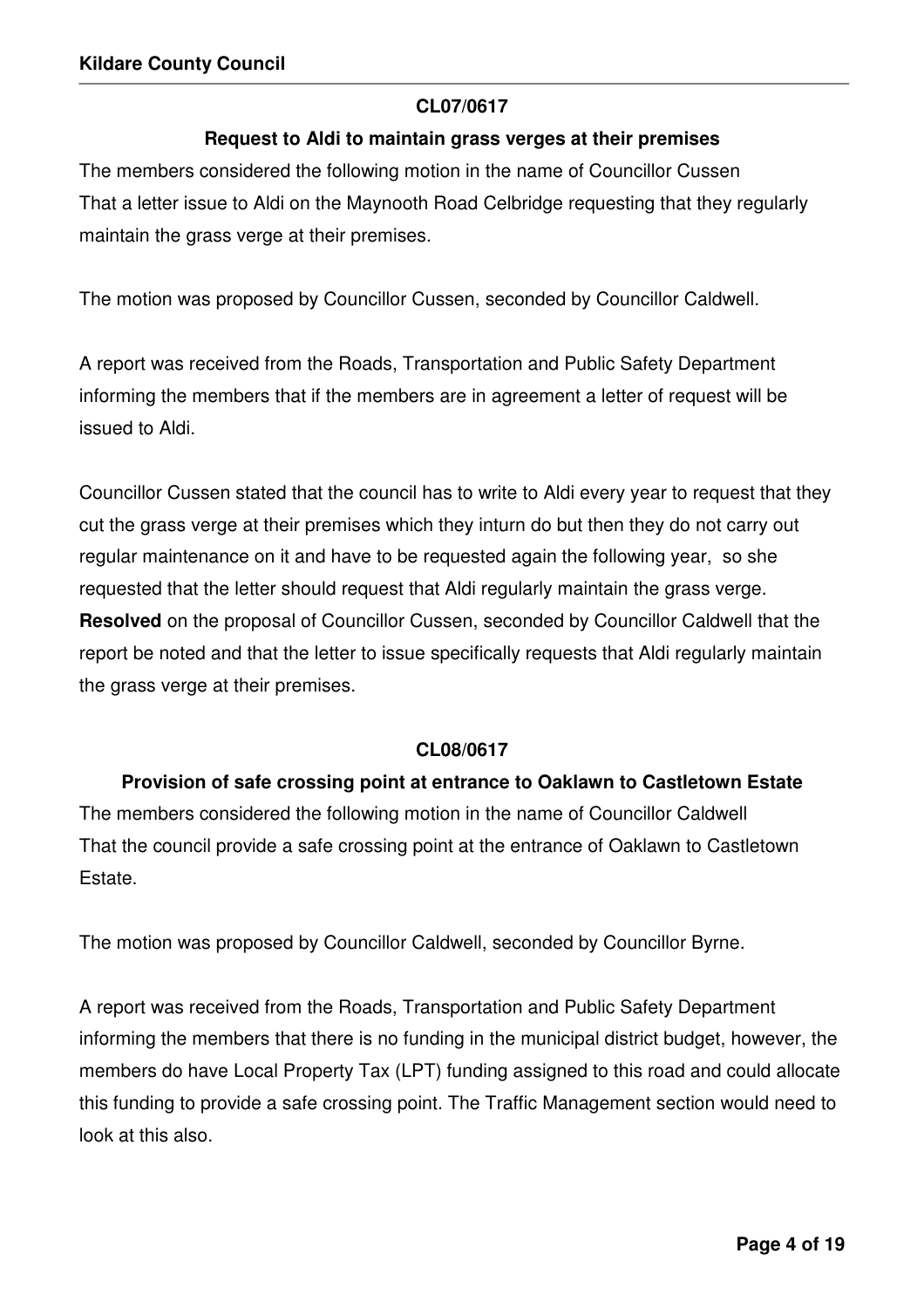Councillor Caldwell stated his concerns of the speed of traffic on this road and the number of people who use it. The Municipal District Engineer suggested that the members should delay any decision on this matter until they received a response from the National Transport Authority (NTA) on funding.

**Resolved** on the proposal of Councillor Caldwell, seconded by Councillor Byrne that the report be noted.

#### **CL09/0617**

#### **Request to Eir and Virgin Media to repair paths in Crodaun**

The members considered the following motion in the name of Councillor Byrne That the council request Eir to repair the path at house number (details provided) Crodaun and the council also request Virgin Media to repair the path at house number (details provided) also in Crodaun and to commend the council on fixing uneven paths in several estates in Celbridge.

The motion was proposed by Councillor Byrne, seconded by Councillor Neville.

A report was received from the Roads, Transportation and Public Safety Department informing the members that the Municipal District Office will contact Eir and Virgin Media on this matter.

**Resolved** on the proposal of Councillor Byrne, seconded by Councillor Neville that the report be noted.

#### **CL10/0617**

#### **Submission to public consultation on changes in bus services**

The members considered the following motion in the name of Councillor Young The Celbridge Leixlip Municipal District resolves to make a submission to the forthcoming public consultation on changes in bus services in the Greater Dublin Area. This submission will include, among other matters, a call for a day-time service on Easton Rd – Green Lane and an increase in the existing peak-time services on this route; a high-frequency shuttle service between Louisa Bridge, West Leixlip, Celbridge and Hazelhatch station; an orbital service linking Lucan, Leixlip (including any proposed new park-and-ride facility), Blanchardstown and north Dublin business parks; a return to the 2009 fleet size of 1,200 buses from the current 967 to increase the number of orbital routes and frequencies across the Greater Dublin Area – including North Kildare – in response to the population increase of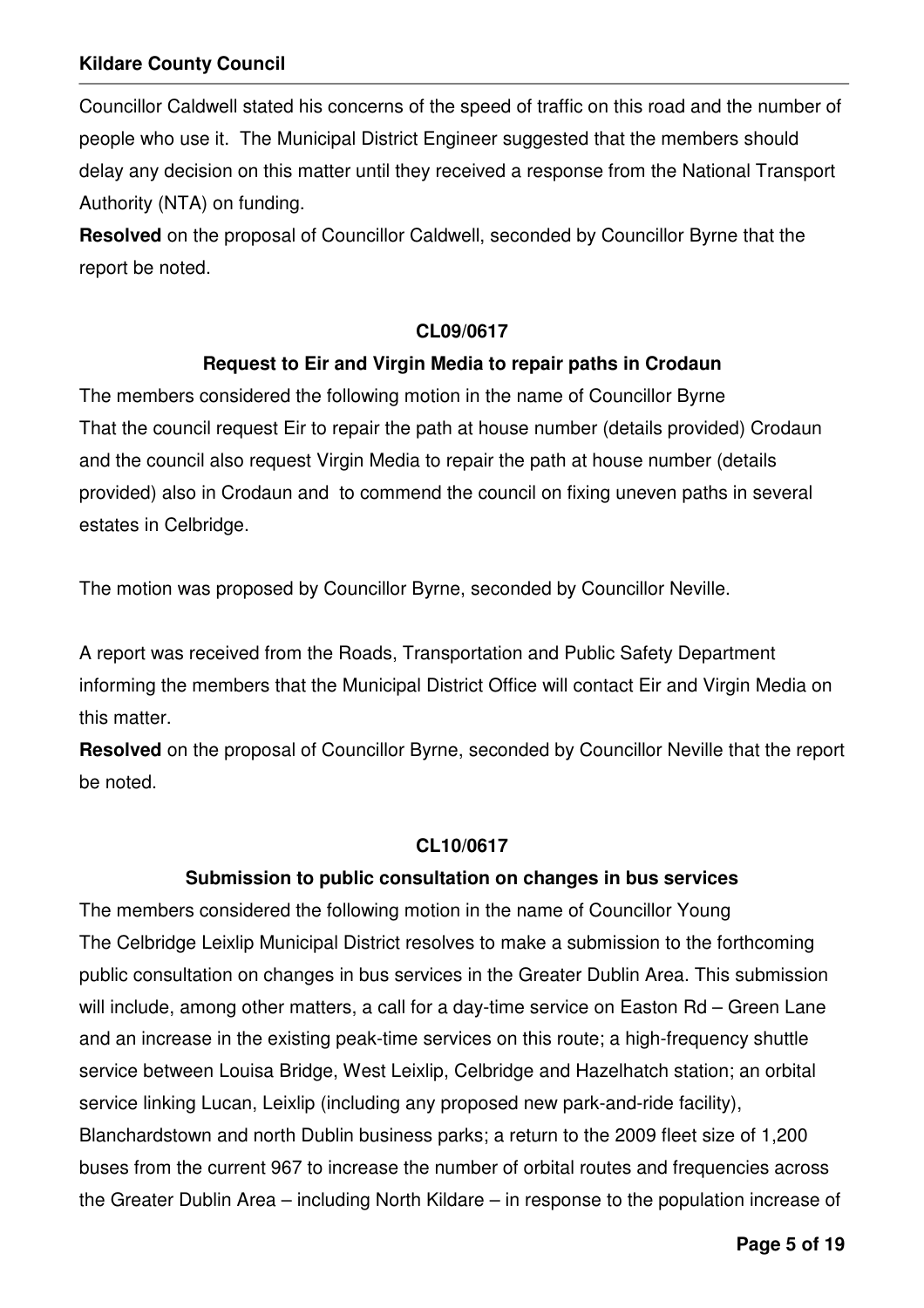approx. 204,000 since 2006 and to reverse the continued decline in public transport spending over that period.

The motion was proposed by Councillor Young, seconded by Councillor Cussen.

A report was received from the Roads, Transportation and Public Safety Department informing the members that the National Transport Authority (NTA) is seeking the public's views on the issues raised in the Choices Report and in particular, on the possible strategies that could be implemented in the redesign of the bus network – these are set out in Chapter 5 (Strategies for a Redesigned Bus Network) of the report.

The Choices Report can be downloaded at http://www.busconnects.ie/media/1113/dublinarea-bus-network-redesign-choices-report-17-06-05-web.pdf

An online web survey is available at www.BusConnects.ie or at this link https://www.surveymonkey.com/r/X8K2RB6 . The responses to the survey will be used to inform the network redesign process which will produce a detailed Network Review Report that will published later this year. That report will itself be open to a further process of public consultation in early 2018 before any recommendations are implemented. The Network Review is one element of BusConnects, NTA's plan to radically transform public transport in the Dublin region, which was published last week.

The public consultation process commenced on 6 June and submissions should be made before 5 p.m. on Friday 7 July.

Councillor Young stated that he and the Director of Roads Transportation and Public Safety had attended a seminar at the end of May on the proposals to reconfigure bus services. Councillor Young expressed his concern that the focus seemed to be on Dublin and that there was very little mention of the huge volume of commuters on orbital routes outside of Dublin. He stated that a park and ride was mentioned in one of the documents they were given but that was not integrated into the discussion. Councillor Young informed the members that at a press release on June 6 the consultant's report stated that no additional buses should be required and that maybe the number of buses required could be less which was alarming as the bus fleet had been reduced dramatically since 2008 and simultaneously the population, volume of cars, journey times and congestion has risen.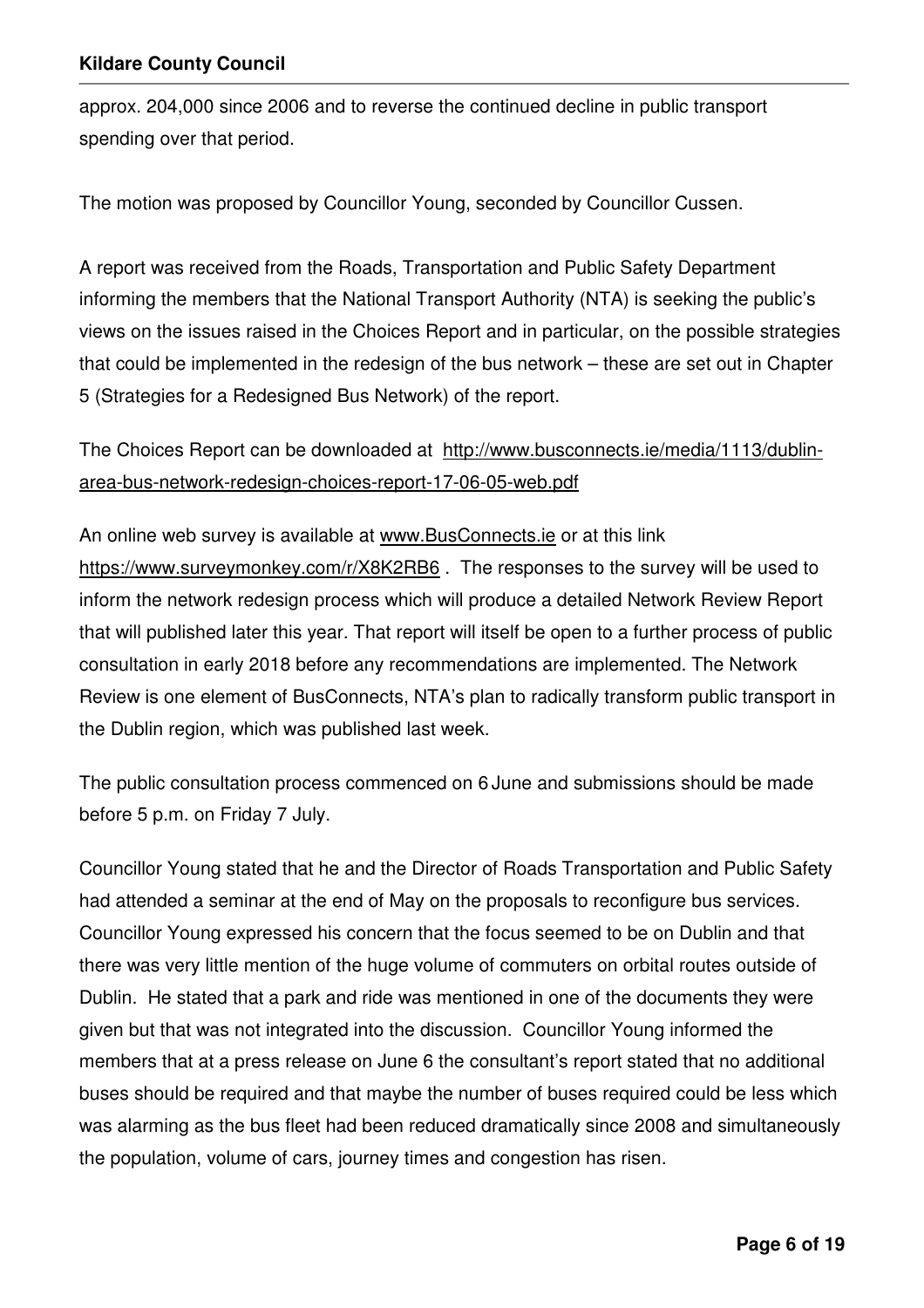The A/ District Manager advised that the report from roads noted the date of the public consultation process and it was for the members to make a submission either singularly or as a group on these issues.

The Senior Executive Officer for Roads, Transportation and Public Safety advised the members to ask a serious of questions in their submission as the consultant would have to answer their questions and these would then be published.

A discussion ensued among the members and they decided to make a group submission with Councillor Young undertaking to co-ordinate same.

**Resolved** on the proposal of Councillor Young, seconded by Councillor Cussen that the report be noted and the members make a group submission.

#### **CL11/0617**

#### **Repairs to cycle lane on Dublin Road at junction with Shinkeen Road**

The members considered the following motion in the name of Councillor Coleman That repairs on the section of the cycle lane at the pedestrian/traffic lights on the Dublin Road at the junction with the Shinkeen Road be carried out for the safety of cyclists and pedestrians.

The motion was proposed by Councillor Coleman, seconded by Councillor Caldwell.

A report was received from the Roads, Transportation and Public Safety Department informing the members that this issue has been referred to the Technical Assessment and Advisory Group (TAAG).

**Resolved** on the proposal of Councillor Coleman, seconded by Councillor Caldwell that the report be noted.

#### **CL12/0617**

#### **Repairs to footpath opposite Ross Cottage on Church Road**

The members considered the following motion in the name of Councillor Coleman That repairs on the section of the footpath opposite Ross Cottage on Church Road be carried out for the safety of pedestrians.

The motion was proposed by Councillor Coleman, seconded by Councillor Caldwell.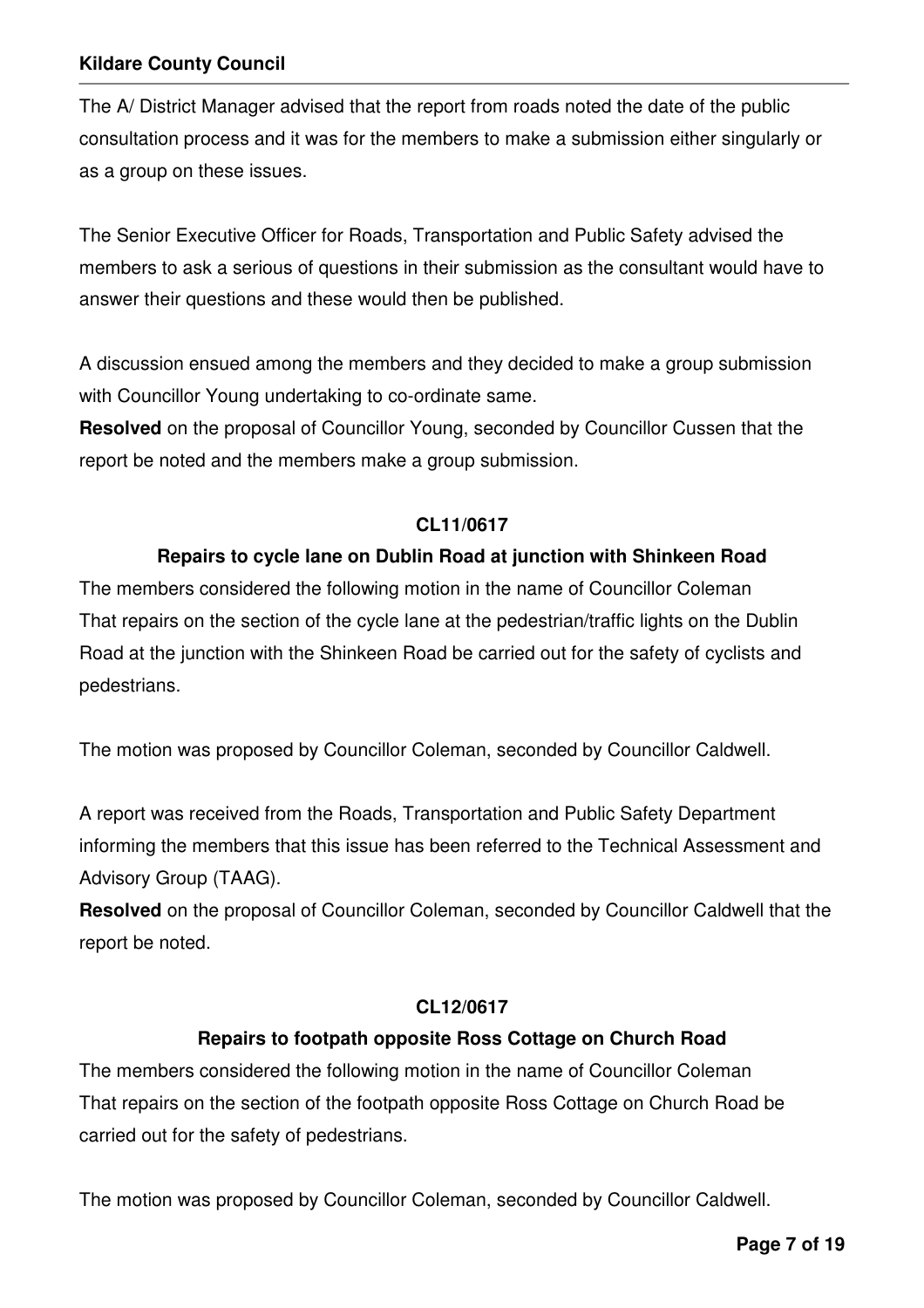A report was received from the Roads, Transportation and Public Safety Department informing the members that this has been added to the Overseer's task list for repair in the coming weeks.

**Resolved** on the proposal of Councillor Coleman, seconded by Councillor Caldwell that the report be noted.

#### **CL13/0617**

# **Installation of anti-slip surface at Main Street, Mill Lane junction and before Salmon Leap Bridge**

The members agreed to consider item 11 and item 12 on the agenda together.

#### **Item 11 – Motion Councillor Larkin**

That an anti-slip surface be put in at Main St and Mill Lane junction.

The motion was proposed by Councillor Larkin, seconded by Councillor Neville.

#### **Item 12 – Motion Councillor Neville**

That the council put down anti skid surface before the Salmon Leap Bridge on the way out of the town.

The motion was proposed by Councillor Neville, seconded by Councillor Larkin.

A report was received from the Roads, Transportation and Public Safety Department informing the members that there is currently no allocation for this in the 2017 budget. However, the request will be kept on file should funding become available. **Resolved** on the proposal of Councillor Larkin, seconded by Councillor Neville that the report be noted.

#### **CL14/0617**

#### **Request to steam clean the Rye River Bridge**

The members considered the following question in the name of Councillor Caldwell Can the council steam clean the Rye River Bridge on Main Street Leixlip?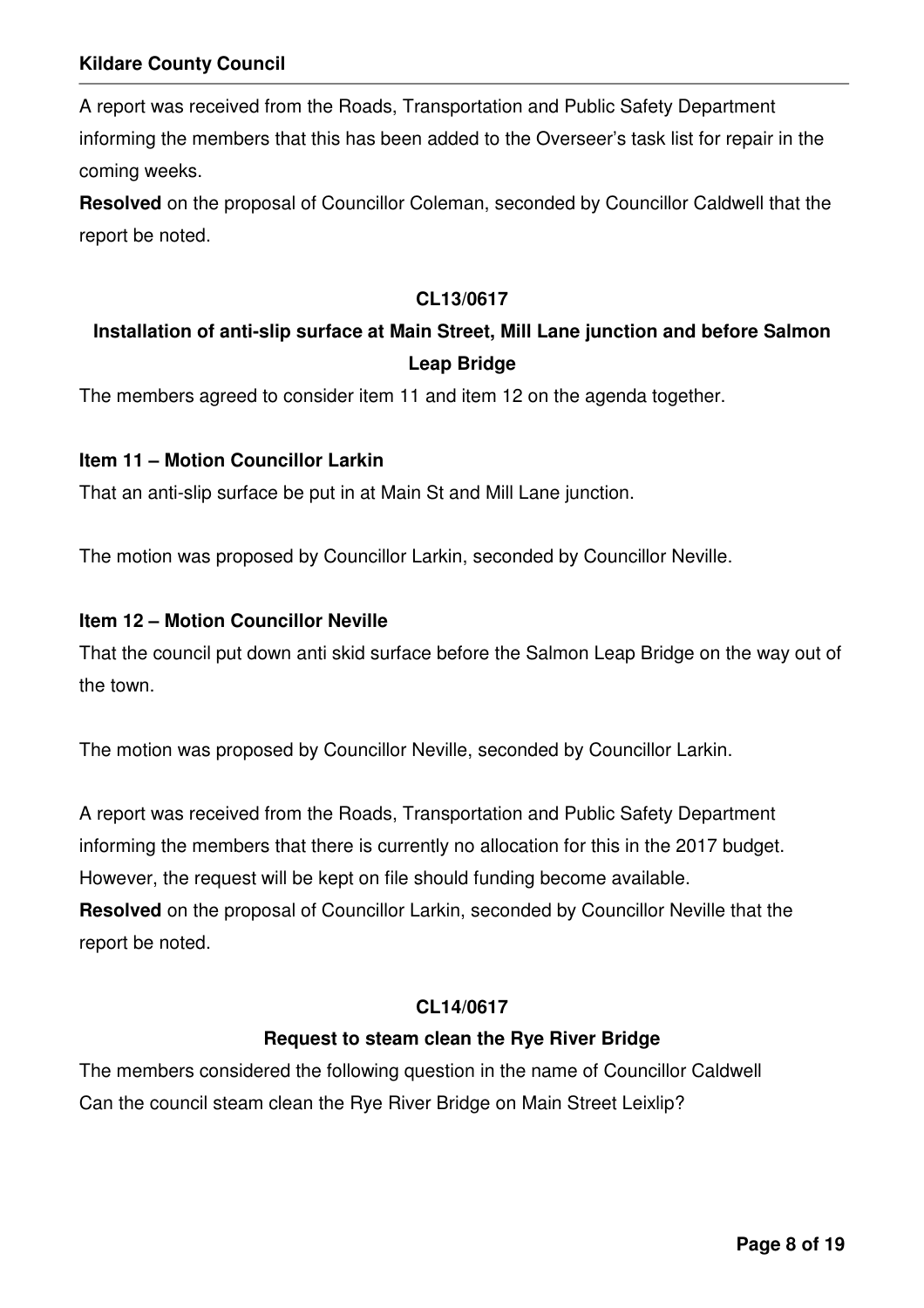A report was received from the Roads, Transportation and Public Safety Department informing the members that the Municipal District Engineer will investigate the best possible method to clean this bridge and see if funding can be identified. The report was noted.

#### **CL15/0617**

### **Repair of footpaths in the Grove Estate, Celbridge**

The members considered the following question in the name of Councillor Byrne Can the council repair the footpaths at the following locations in the Grove Estate, Celbridge outside houses (details provided).

A report was received from the Roads, Transportation and Public Safety Department informing the members that this has been added to the Overseer's task list for repair in the coming weeks.

The report was noted.

#### **CL16/0617**

### **Cleaning of ditch at the Glenashlin Nursing Home**

The members considered the following question in the name of Councillor Byrne Can the ditch at the Glenashlin Nursing Home be cleaned as it is in a bad condition and could lead to flooding in the event of heavy rain on the Oldtown Road.

A report was received from the Roads, Transportation and Public Safety Department informing the members that this road is not under the jurisdiction of the Celbridge-Leixlip Municipal District Engineer as it is mainly in the Maynooth Municipal District area and will be referred to the Maynooth Municipal District Engineer as such for inspection. The report was noted.

#### **CL17/0617**

### **Progress of boardwalk on the Liffey Bridge, Celbridge**

 The members considered the following question in the name of Councillor Young Can the council report on progress regarding a boardwalk on the Liffey Bridge in Celbridge?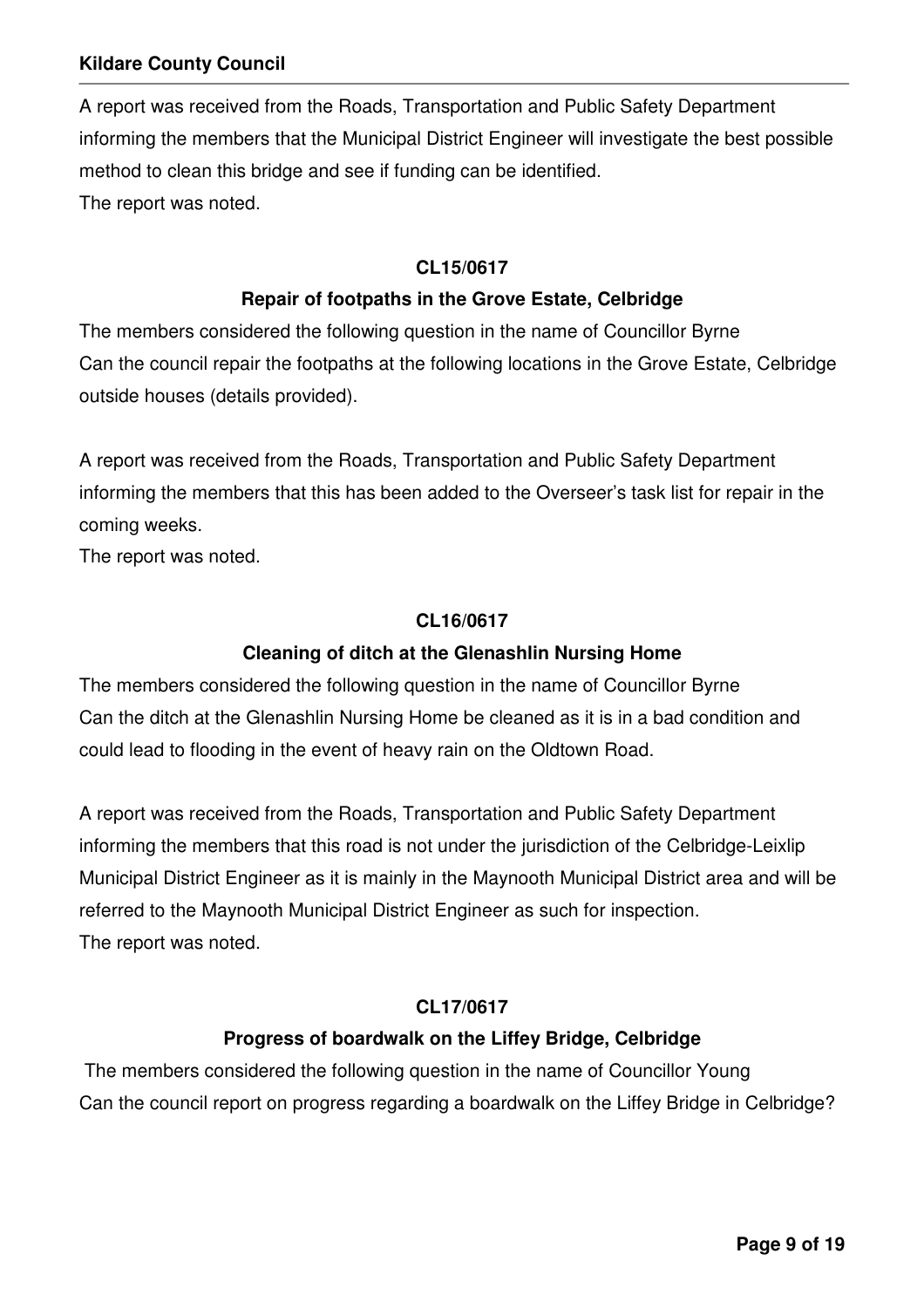A report was received from the Roads, Transportation and Public Safety Department informing the members that this scheme is being considered by the National Transport Authority. They are in discussion with the council about the scope of the project. The report was noted.

#### **CL18/0617**

### **Funding for upgrading of footpaths on Main Street, Celbridge**

The members considered the following question in the name of Councillor Coleman Can funding be procured for major upgrading to the footpaths on the Main Street, Celbridge which is required as seen from the age friendly walkability audit in Celbridge recently?

A report was received from the Roads, Transportation and Public Safety Department informing the members that the Municipal District Engineer agrees that major upgrade works are required however finance would need to be identified in consultation with the Senior Engineer.

The report was noted.

#### **CL19/0617**

### **Repair of dished kerbing at Rinawade Crescent**

The members considered the following question in the name of Councillor Larkin Can the dished kerbing at Rinawade Crescent be repaired?

A report was received from the Roads, Transportation and Public Safety Department informing the members that these works have been completed. The report was noted.

#### **CL20/0617**

#### **Replacement/upgrade of yellow and go slow signs at area around Liffey Bridge**

The members considered the following question in the name of Councillor Larkin Can the yellow lines and go slow signs be replaced/upgraded at area around Liffey Bridge, Dublin Road?

A report was received from the Roads, Transportation and Public Safety Department informing the members that the yellow lines and go signs have been replaced and upgraded. The report was noted.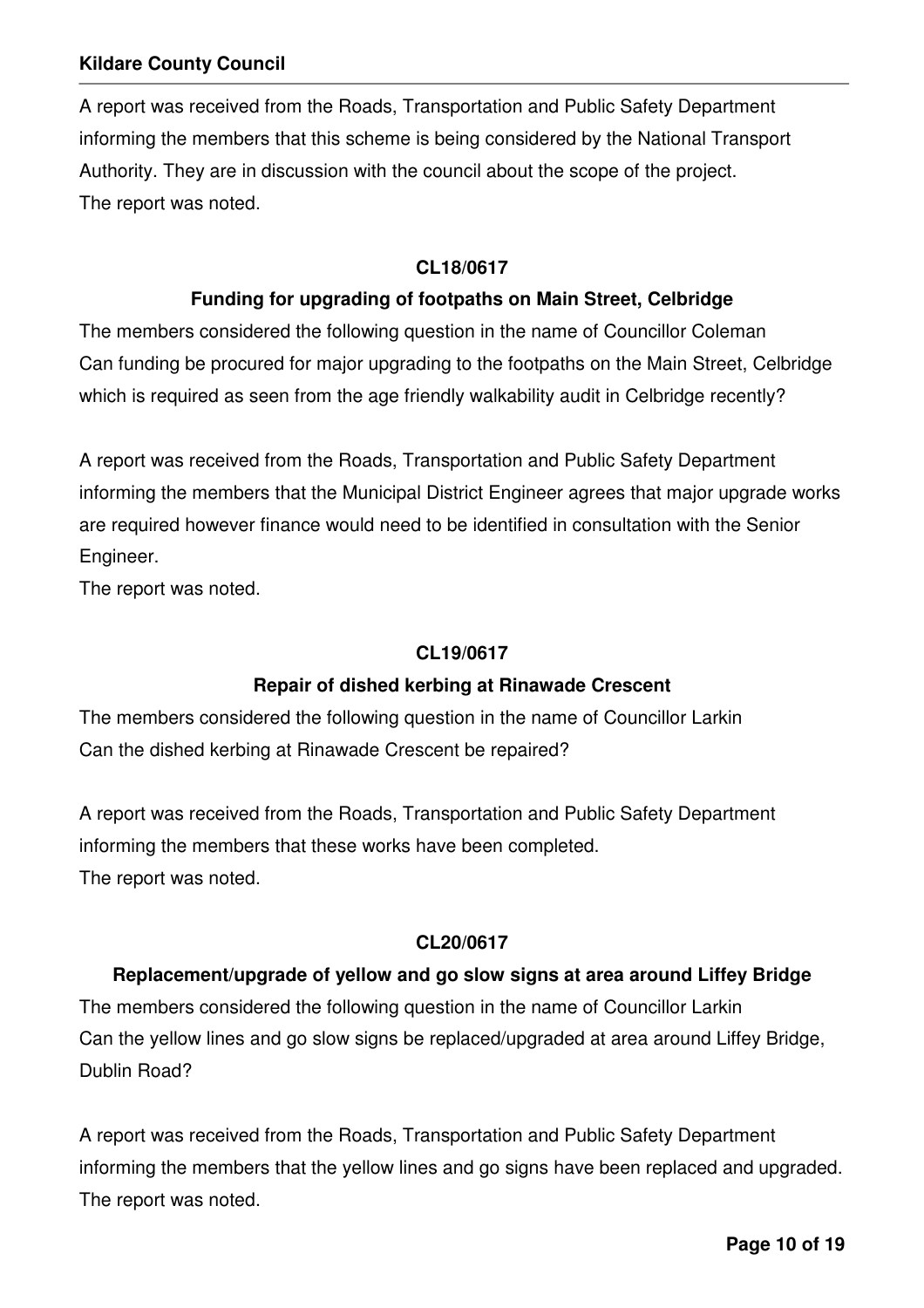#### **CL21/0617**

#### **Update on plans for new road from Adamstown to Lucan**

The members considered the following question in the name of Councillor Neville Can the council give councillors an update on the plans for a new road from Adamstown to Lucan. From initial view it seems like this is bringing traffic to the Leixlip/Celbridge exit but do we have traffic counts etc. to ensure traffic will not be blocked entering and exiting Leixlip/Celbridge?

A report was received from the Roads, Transportation and Public Safety Department informing the members that the Roads section will seek a report from South Dublin County Council on the proposed project and update the members. The report was noted.

#### **CL22/0617**

**Update on next phase of development/repair and funding at Wonderful Barn buildings**  The members agreed to consider item 21 and item 29 on the agenda together.

#### **Item 21 – Motion Councillor Neville**

That the council give an update on the next phase of development/repair at the Wonderful Barn buildings itself.

The motion was proposed by Councillor Neville, seconded by Councillor Caldwell.

#### **Item 29 – Question Councillor Caldwell**

To get an update on funding for the Wonderful Barn.

A report was received from the Parks Department informing the members that there is a €100k budget available for the Wonderful Barn which was allocated by Leixlip Town Council. This money is still available to fund work on the Wonderful Barn. It is envisaged that the initial phase of any development of the site would be to provide accommodation on the site and help to secure the buildings from ongoing vandalism and antisocial behaviour. It is proposed that prior to any development a conservation plan will be developed for the site which will incorporate the various reports done on the buildings, designed landscape archaeology and potential uses for the site, to inform the development of the site. It is hoped to progress this is 2018.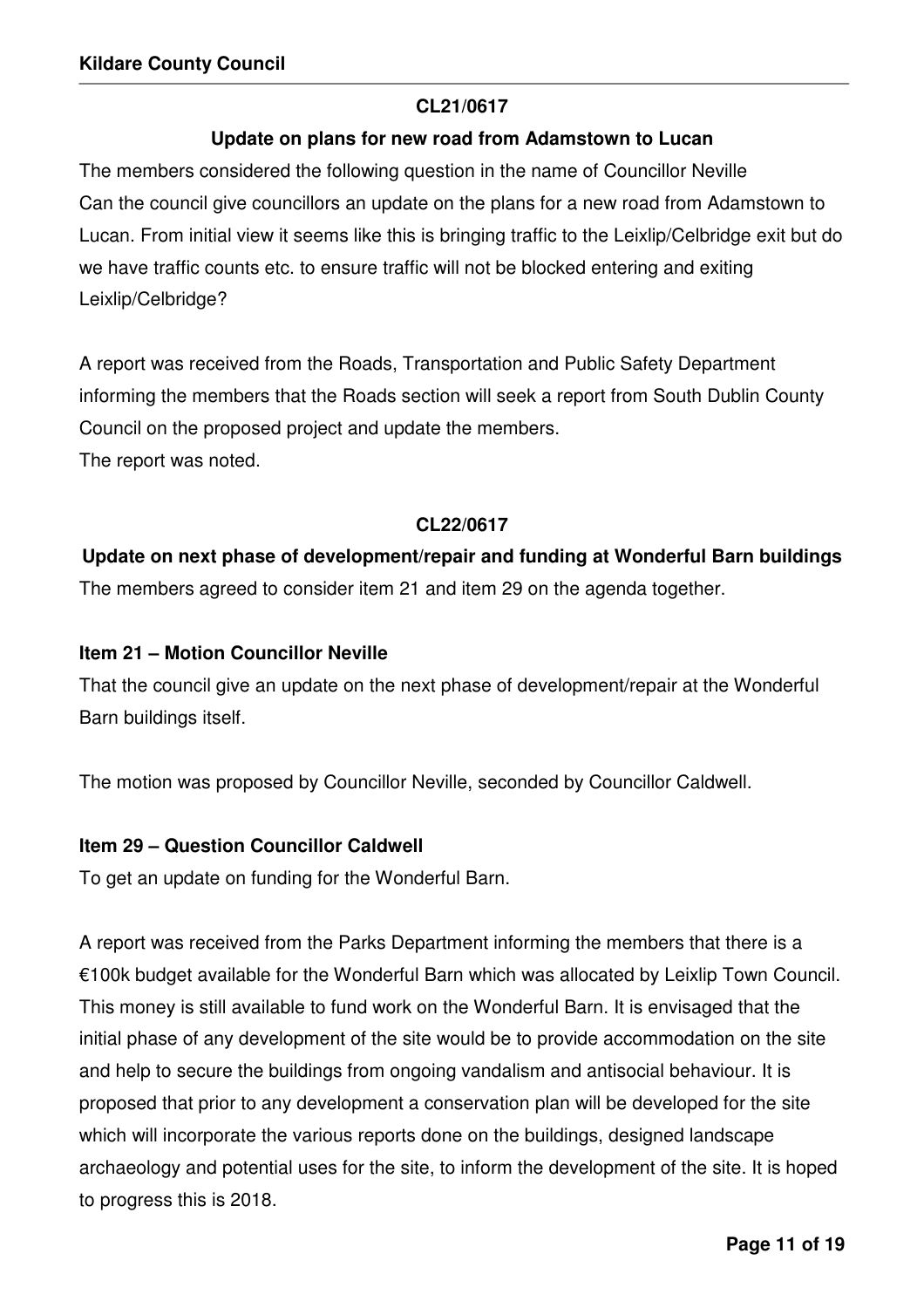Councillor Neville stated that he was disappointed in the report as it was at the same stage that it was at two to three years ago. Councillor Neville stated that anti-social behaviour would still happen at this location until the proposed residential development takes place. He called for a time frame to be confirmed definitely for this project.

Councillor Caldwell said that this was one of the most historic sites in Kildare and that it had been talked about since the time of the town council. He said that there was huge potential to increase tourism in the area if this project could be progressed and called for a task force to be set up to move this project on.

Councillor Larkin expressed his concern that the funding of €100,000 allocated to this project was too small and would limit what it could achieve and an investment of €1,000,000 would be needed to make any progress.

The A/District Manager stated he noted the members concerns and he would reflect them back to the Senior Parks Superintendent and District Manager on his return the following week.

**Resolved** on the proposal of Councillor Neville, seconded by Councillor Caldwell that Mr. Kavanagh would forward the members concerns on the lack of progress on the Wonderful Barn to the Senior Parks Superintendent and the District Manager.

#### **CL23/0617**

#### **Enforcement of rule to leash dogs in St. Catherine's Park except in designated areas**

The members considered the following motion in the name of Councillor Caldwell That Kildare County Council and Fingal County Council enforce the rule that all dogs being walked in St Catherine's Park be kept on a lead, except in the area designated for dog exercise.

The motion was proposed by Councillor Caldwell, seconded by Councillor Neville.

A report was received from the Environment Department informing the members that there is a general requirement for owners to ensure that their dog(s) is kept under effectual control at all times. The area will be monitored by the council's Dog Warden. The Environment section will liaise with Fingal County Council regarding this matter.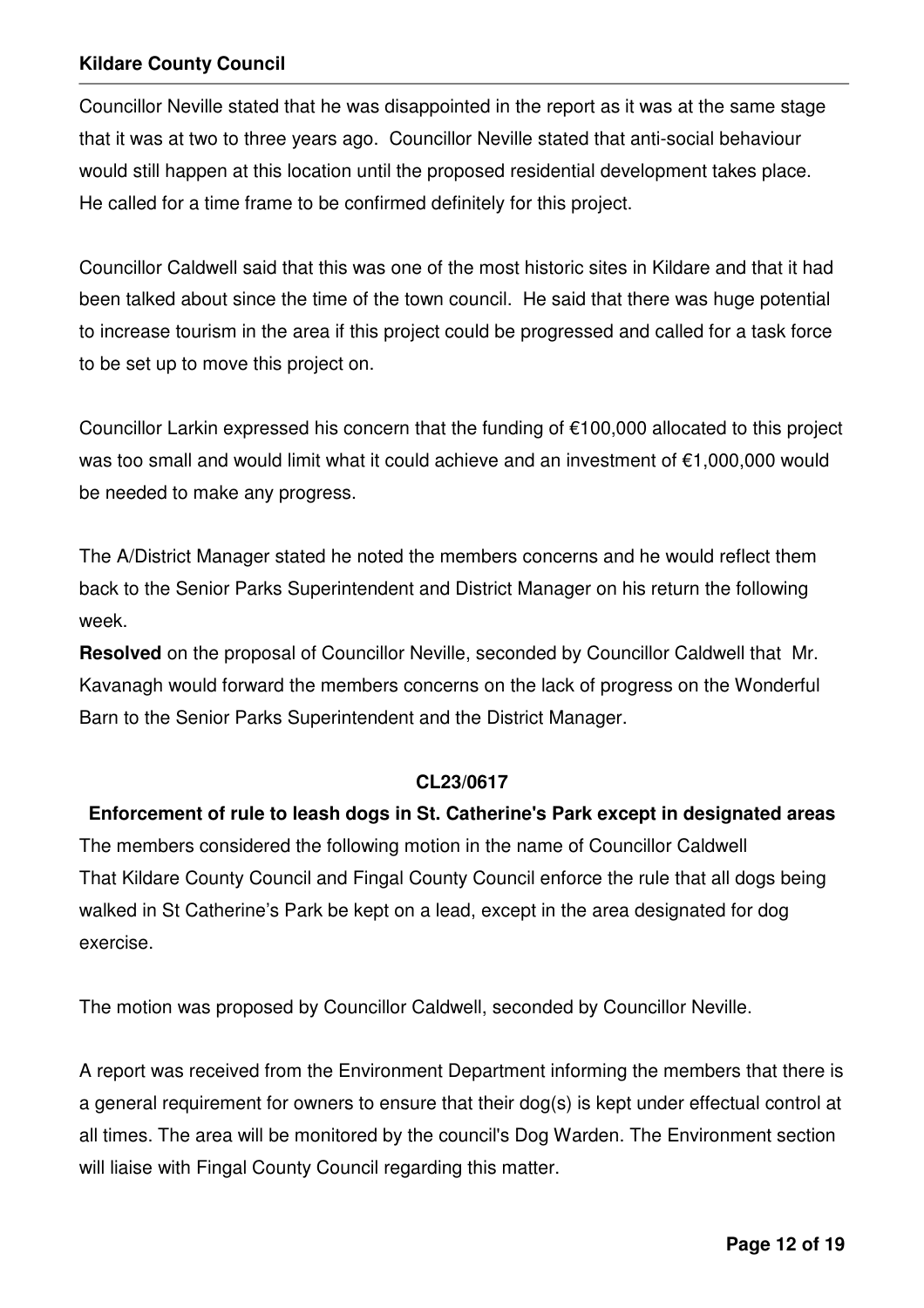Councillor Caldwell stated that there is a serious issue of people letting their dogs off the leash in St. Catherine's Park, noting some people were afraid and nervous of dogs and it was preventing people from using the park which should not happen.

Councillor Neville agreed and stated that this was also a problem in Castletown House estate.

Councillor Cussen noted that this was happening in all open public spaces and by law dogs should be kept on a leash at all times in public places unless they were in designated areas.

Mr L Dunne stated that all dog owners need to keep their dogs under effectual control at all times and he undertook to engage with the dog warden to investigate this matter.

Councillor Caldwell called for dog owners to show respect for other people by keeping their dogs under control at all times so that everyone can enjoy open public spaces. **Resolved** on the proposal of Councillor Caldwell, seconded by Councillor Neville that the report be noted.

#### **CL24/0617**

### **Taking in Charge of Private Housing Estate**

The members considered the taking in charge of the following private housing estates: Oldtown Mill, Celbridge.

Wolstan Haven, Celbridge.

Mr W Hannigan read the following report into the record:

It is proposed to take the following estates in charge in accordance with Section 180 of the Planning and Development Act 2000 as amended at the request of a majority of the owners of the houses involved.

- 1. Oldtown Mill, Celbridge.
- 2. Wolstan Haven, Celbridge.

Oldtown Mill and Wolstan Haven in Celbridge were built by three different developers. A majority of the owners of all of the houses in Oldtown Mill and Wolstan Haven requested the council to take the estate in charge in accordance with Section 180 of The Planning and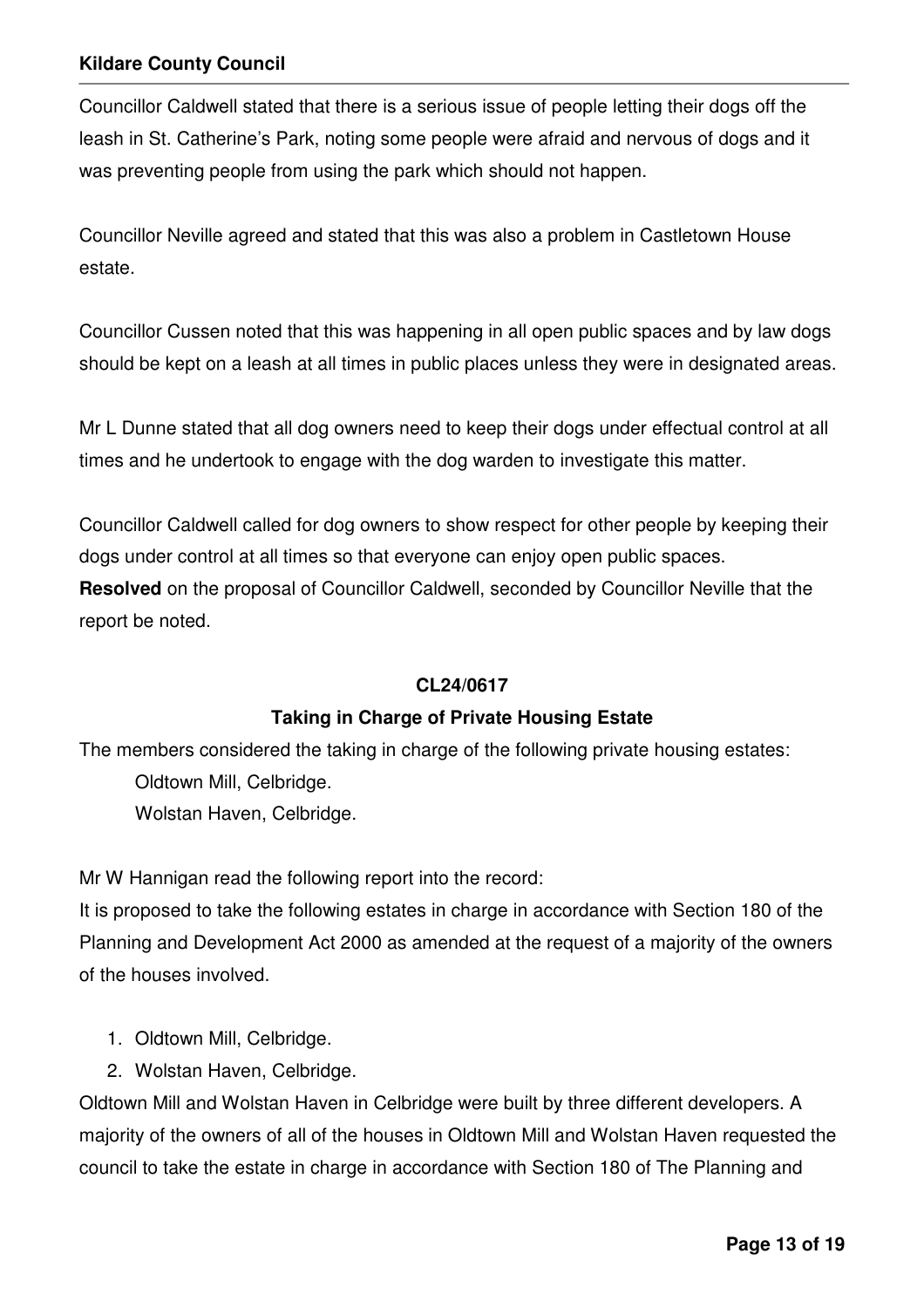Development Act 2000 as amended. Shelester Properties also requested the Council to take in charge that part of the development built by them.

Oldtown Mill and Wolstan Haven were on public display for taking in charge from the 6 March 2017 to 7 April 2017 inclusive and the period for submissions ended on the 26 April 2017. No submissions were received in relation to the taking in charge during the statutory period.

Irish Water has approved the taking in charge of both estates and the water and wastewater infrastructure shall be transferred to Irish Water.

Oldtown Mill and Wolstan Haven consists of 661 houses. Having considered the financial implications and as the roads are of general public utility it is recommended that the following estates are formally taken in charge by Kildare County Council.

- 1. Oldtown Mill, Celbridge.
- 2. Wolstan Haven, Celbridge.

The members queried if there were any outstanding issues with these estates before they are taken in charge.

Mr W Hannigan informed the members that these estates have to be taken in charge as the residents have requested it and that Irish Water will not carry out any maintenance if they are not taken in charge, he also confirmed that all of the items on the snag list for Shelester have been attended to.

In response to Councillor Coleman's query regarding the total number number quoted on the report of 661 houses, Mr Hannigan informed the members he would check this number.

The Municipal District Engineer stated that he understood that the council have to take these estates in charge but he had been contacted previously by all the councillors with issues such as fencing, speeding, trips etc and that there is a finite amount of funding with the Municipal District Office to fix all these problems.

The A/District Manager stated that any issues are dependent on resources and funding and it was the council's recommendation for these estates to be taken in charge. The A/District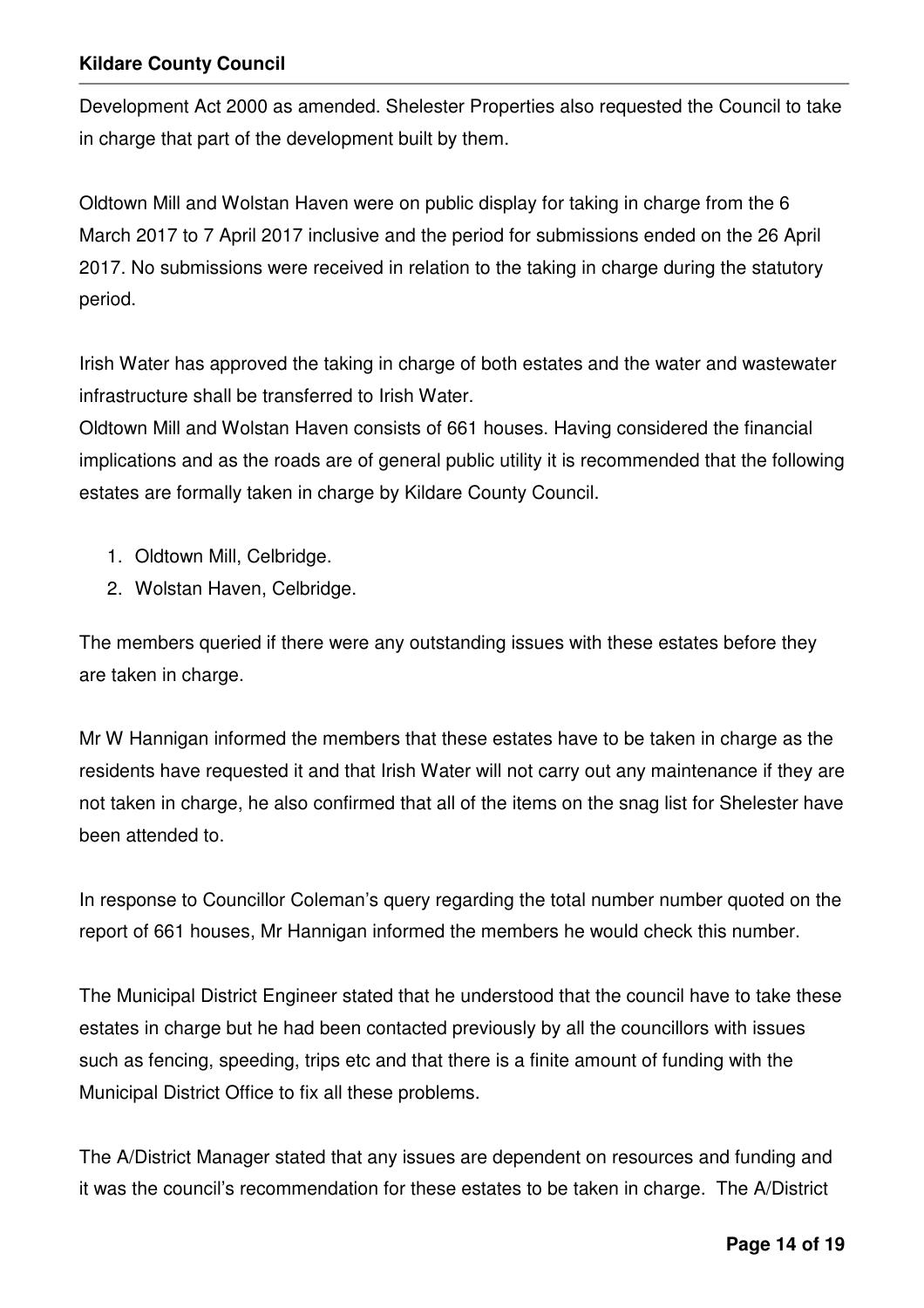Manager informed the members that this was the last meeting that Mr W Hannigan Senior Executive Engineer would attend as he was leaving due to retirement and he thanked him for the great work that he carried out in the Planning Department.

The members thanked Mr Hannigan and wished him well on his retirement. **Resolved** with the agreement of all the members that Oldtown Mill, Celbridge and Wolstan Haven, Celbridge be taken in charge by Kildare County Council.

#### **CL25/0617**

**Request to utility service providers to install cables to the council's set standard**  The members considered the following motion in the name of Councillor Coleman That the council write to all utility service providers asking that they install cables to homes and businesses to a standard set by Kildare County Council. That cables should not be installed so as to spoil the aesthetics in our Community.

The motion was proposed by Councillor Coleman, seconded by Councillor Caldwell.

A report was received from the Planning Department informing the members that works carried out by utility service providers or statutory undertakers are provided for in the Planning and Development Regulations. Any works to provide telecommunication services which are carried out by statutory undertakers which are listed in the Exempted Development Regulations 2001 (class 31 of Schedule 2) are exempt from the requirement for planning permission. Any works which exceed these limitations require planning permission at which stage the council as the Planning Authority can impose specific requirements subject to planning legislation and council policies. Developers are obliged to comply with the plans submitted as part of their planning application unless those plans and specifications are amended during the planning process. Conditions requiring the provision of cable-related infrastructure typically require that service lines and cables servicing the proposed development are located underground.

Councillor Coleman stated that some utility companies were leaving unsightly cables running down walls. He requested that some form of policy should be put in place to prevent this.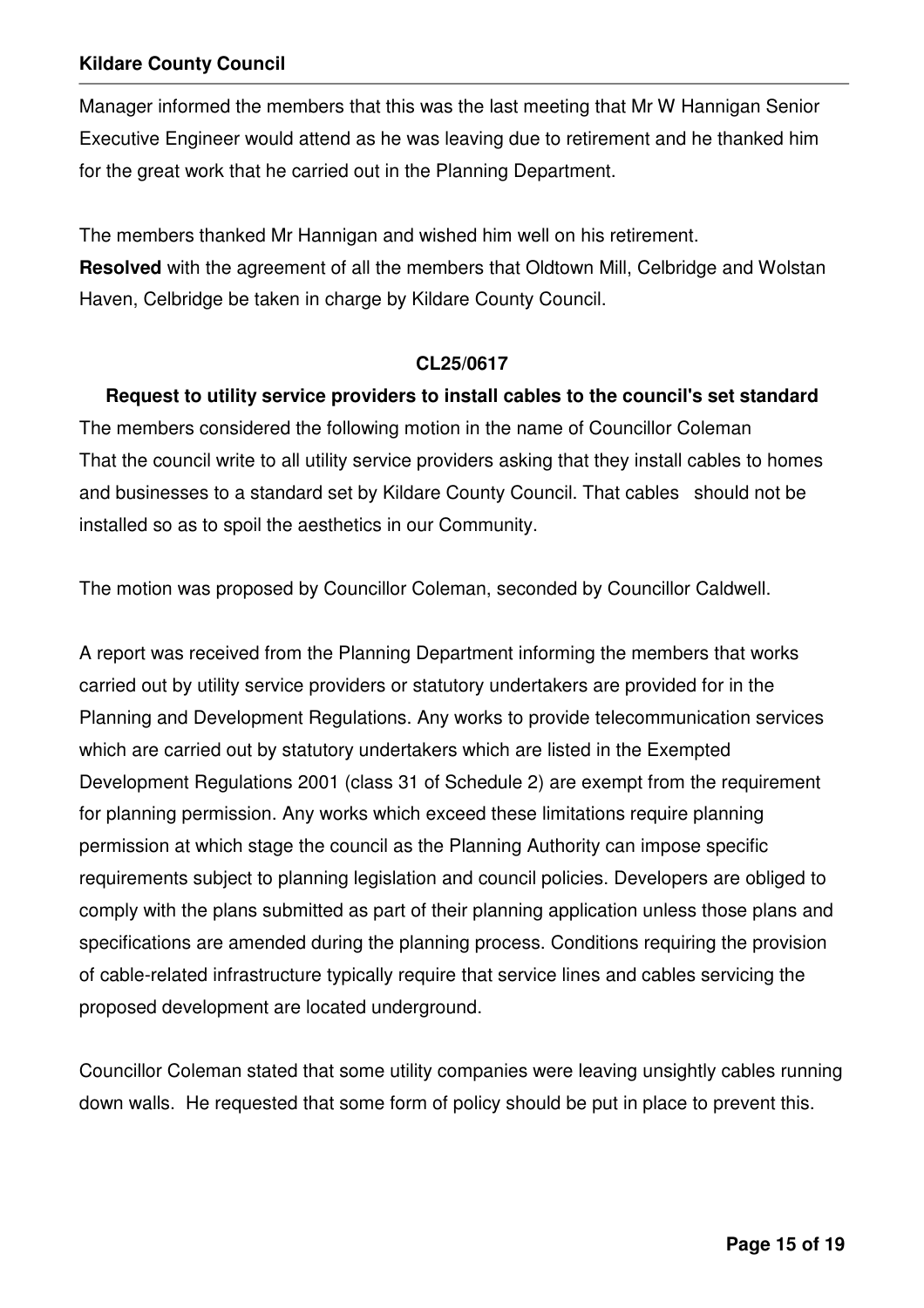Councillor Cussen stated that she supported this motion and that it was unacceptable to have these cables running along walls. She asked if it was possible for the council to have its own rules of best practice for these companies.

The A/ District Manager confirmed that within specific limitations these works were generally exempt from planning permission. Anything in excess of these limitations required planning permission where the council can impose specific requirements subject to planning legislation and council policies.

Councillor Larkin stated that it was down to the end user not to accept unsightly cables on their premises.

Councillor Coleman confirmed that it was public walls in the community areas where the problem occurred.

**Resolved** on the proposal of Councillor Coleman, seconded by Councillor Caldwell that the report be noted.

#### **CL26/0617**

### **Review of equipment in playgrounds in Celbridge**

The members considered the following motion in the name of Councillor Byrne That the council do a review of the equipment in the playgrounds in Celbridge and report back to the municipal district when the review is completed.

The motion was proposed by Councillor Byrne, seconded by Councillor Caldwell.

A report was received from the Parks Department informing the members that a review of the equipment has been completed and all the current equipment meets the relevant safety standards.

In reply to the members question that it was their understanding at the May meeting that this review had not been done, the Meetings Administrator informed the members that it had been agreed at the last meeting that a review of playground policy and provision be brought before the Local Community and Cultural Strategic Policy Committee (SPC).

**Resolved** on the proposal of Councillor Byrne, seconded by Councillor Caldwell that the report be noted.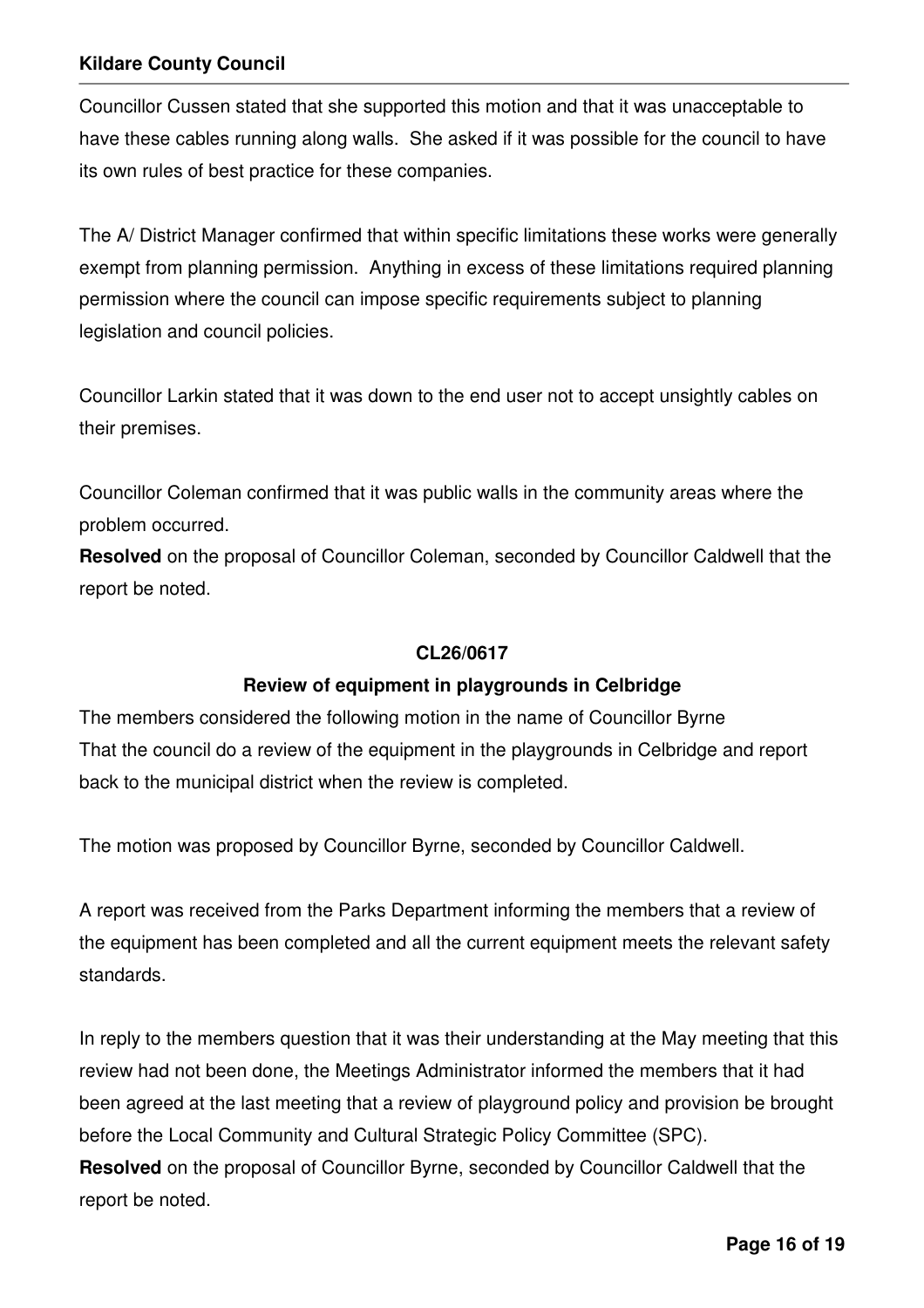#### **CL27/0617**

#### **Replacement of proclamation stone in the Garden of Remembrance, Leixlip**

The members considered the following motion in the name of Councillor Larkin That the Garden of Remembrance Leixlip proclamation stone be replaced.

The motion was proposed by Councillor Larkin, seconded by Councillor Caldwell.

A report was received from the Parks Department informing the members that a new stone is on order and delivery is expected in the next 2 weeks.

**Resolved** on the proposal of Councillor Larkin, seconded by Councillor Caldwell that the report be noted.

#### **CL28/0617**

### **Organisation of a Roadshow event in Leixlip**

The members considered the following question in the name of Councillor Cussen Can a Roadshow event be organised in Leixlip with the Local Enterprise Office to engage with businesses in respect of a number of initiatives to include Shop Front Scheme and also the Irish Language?

A report was received from the Local Enterprise Office(LEO) informing the members that LEO held a series of business briefings for businesses throughout the county on the following dates:

 Athy Business Briefing - 9 February 2017 Kildare/Newbridge Business Briefing - 16 February 2017 Maynooth Business Briefing - 23 February 2017 Celbridge/Leixlip Briefing - 28 February 2017 Naas Business Briefing - 9 March 2017

Ms. Jacqui McNabb, Head of LEO briefed the businesses on the various supports and training available. The events also included speakers on the Shopfront Grant Scheme, Trading Online Vouchers and MicroFinance.

Councillor Cussen stated that she was disappointed in the report, noting she was at the briefing that was held in Celbridge which was poorly attended and had a discussion with the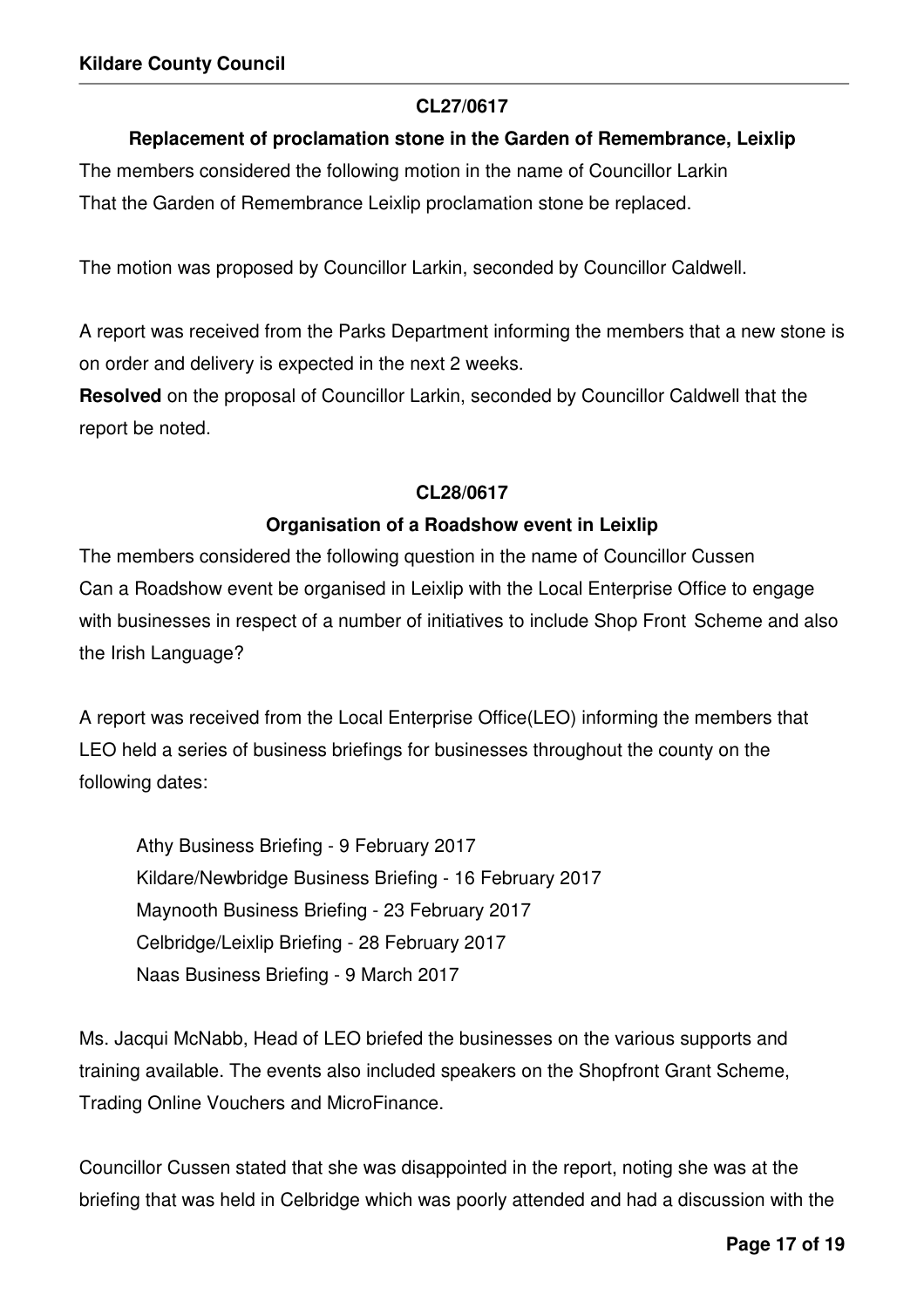Head of Enterprise, Ms McNabb afterwards who suggested maybe holding a follow up. Councillor Cussen undertook to contact the Head of Enterprise and the Senior Community Worker in relation to this event.

The report was noted.

#### **CL29/0617**

# **Extension of Shopfront Scheme to include improvements for accessibility**  The members considered the following question in the name of Councillor Cussen Can the Shopfront Scheme be extended to include improvements for accessibility?

A report was received from the Local Enterprise Office informing the members that the Shopfront Scheme fund was specifically allocated for painting of shop fronts in order to revitalise the shop fronts in the various towns throughout the county.

In response to Councillor Cussen's question the A/District Manager suggested that Councillor Cussen discuss with the Director of Service, Ms S Kavanagh in relation to extension of this scheme or provision of an alternative to improve accessibility to shops and businesses.

The report was noted.

#### **CL30/0617**

#### **Retirement of Meetings Administrator**

The Cathaoirleach stated that Ms Mary Dalton was retiring at the end of June, and wished to thank her for all her help and assistance over the years and he wished her well on her retirement.

Councillor Byrne stated that he had dealt with her in her different roles over the years and he said that she was excellent at her work and a lovely person to deal with.

The members all wished to convey their thanks and well wishes to Ms Dalton on her retirement.